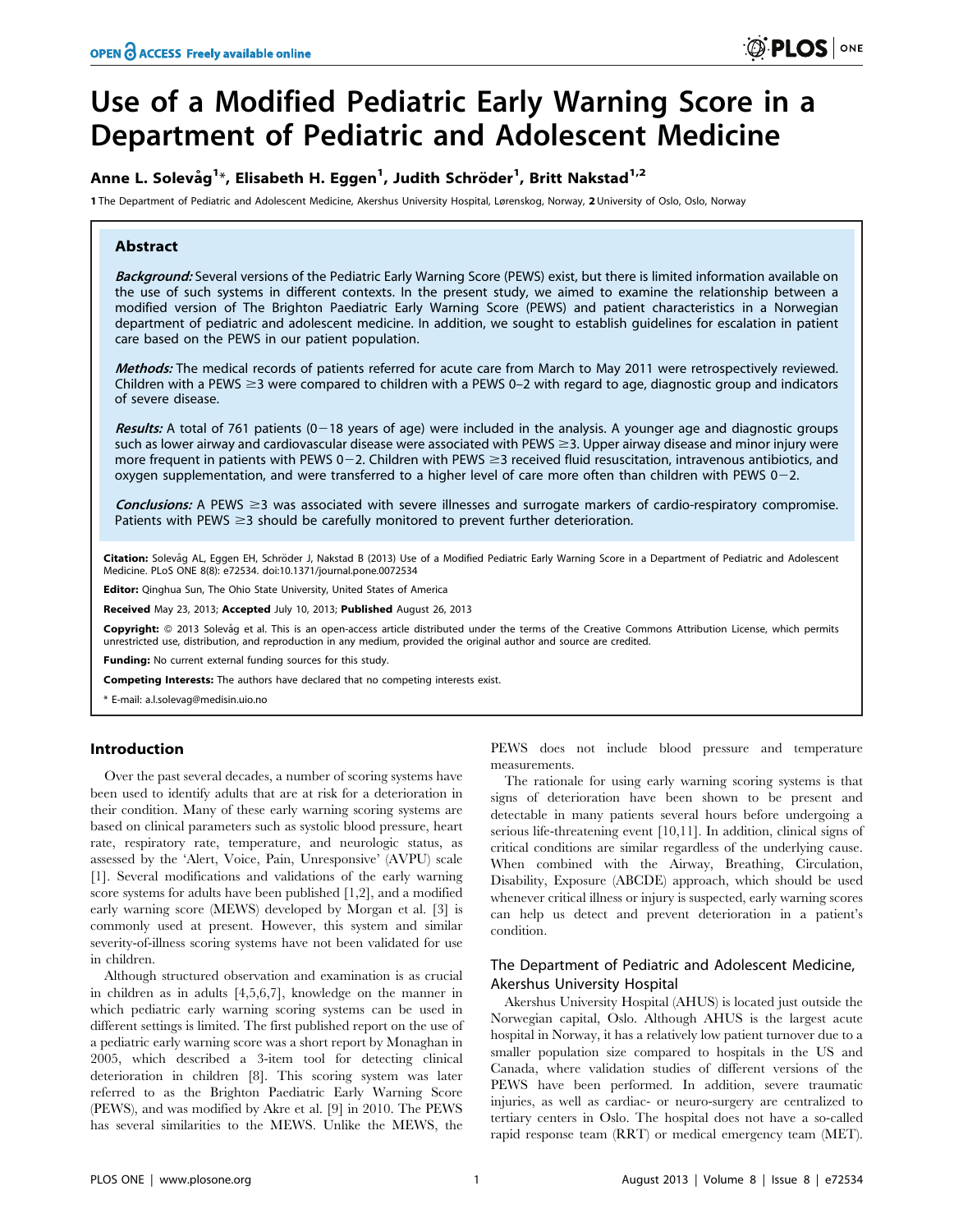RRTs and METs are ambulatory outreach teams that assess patients with deteriorating physiology to establish measures aimed at preventing further deterioration, cardiac arrest, and death [12].

The Department of Pediatric and Adolescent Medicine has 112,000 patients with ages ranging from  $0-18$  years in its catchment area. Children who are treated by general surgeons, orthopedic surgeons, ear nose and throat (ENT) specialists, and pediatricians are all cared for by the same nurses in the children's emergency department (ED) and in the wards. Hence, nurses and nurses' assistants are faced with the challenges of assessing children with a wide range of conditions.

Children are referred to the ED by general practitioners who determine which patients require the immediate care of a specialist. Hence, there is a selection of patients who are more severely ill than those seen in the EDs of hospitals where referral is not required. Thus, as many as 50% of the patients seen in our ED require hospital admission. The rest of the patients referred for acute care are treated as outpatients.

Because of its geographical closeness to the large tertiary centers at Oslo University Hospital (OUH), AHUS does not have a pediatric intensive care unit (PICU), and transfers children below the age of 3 years who require intensive care to OUH. Critically ill children between 3 and 18 years are admitted to the intensive care unit for adults at AHUS.

In the present study, patients in our department were assessed using a slightly modified and translated version of the Brighton PEWS [8]. We aimed to assess the correlation of PEWS results with other indicators of severe illness (e.g. certain diagnostic groups and administration of cardio-respiratory support such as fluid resuscitation and supplementary oxygen) in a retrospective chart review. In addition, we attempted to establish a definition of critical PEWS in our patient population to determine PEWS values warranting increased attention to the patient.

## Materials and Methods

Because the purpose of the study was quality improvement the institutional review board of our hospital (Akershus University Hospital) declared that medical ethical review of the study was not required and thus waived the requirements for obtaining parental or guardian permission for performing a retrospective chart review.

In January/February 2011, the modified Brighton PEWS [9] was translated to Norwegian and the order of the 3 items (behavior, cardiovascular, and respiratory) was changed to match the well-known ABCD(E)-algorithm. In addition, the AVPU scoring system for the assessment of disability/behavior was incorporated (Table 1).

The scoring system is divided into 1) respiratory, 2) circulatory, and 3) behavioral signs of clinical deterioration, which are scored on a scale from 0 to 3 for each parameter. The main components are respiratory rate, retractions, need for oxygen supplementation, heart rate, capillary refill time, skin color, and alertness. Respiratory rate and heart rate are assessed in relation to the normal range of values for different age categories, as defined by Akre et al. [9] (Table 2). Two additional 'points' can be awarded if either continuous inhalation medications or continuous positive airway pressure (CPAP) are being administered, and 2 additional points for the presence of persisting postoperative vomiting. Hence, the score ranges from 0 to 13 with zero representing a normal physiologic state.

Nurses and nurses' assistants in the department were instructed in the use of the PEWS during a one-day course in March 2011. All children referred for acute care from  $15<sup>th</sup>$  of March to  $31<sup>st</sup>$  of May 2011 were scored upon arrival in the children's ED, and if admitted, 3 times every 24 hours (once every nurse shift). Respiratory rate, heart rate, capillary refill time etc. and the resulting PEWS scores of each child were recorded on paper forms. Because the aim of the study was not to validate the PEWS, but to measure utility, the study period was determined by convenience rather than statistical power calculation.

The PEWS forms obtained during the study months were collected from the ED and the wards. EHE who is a resident pediatrician checked the forms for erroneous scores. Scores were assessed and corrected in accordance with clinical information recorded in the electronic patient charts. If scores were incomplete or erroneous and could not be corrected retrospectively due to missing data, the whole PEWS form was excluded from analysis.

Patients were categorized into diagnostic groups based on the definition of Slater et al. for the categorization of transfers to intensive care units [13]: Injury (in our hospital: fractures and minor trauma); congenital cardiovascular disease; acquired cardiovascular disease; neurological disease including seizures and meningitis; renal disease including urinary tract infection; gastrointestinal disease; respiratory, upper airway diseases; respiratory, lower airway diseases including asthma, bronchiolitis, pneumonia, or pneumonitis; 'other infection'; and miscellaneous including dehydration and diabetes ketoacidosis.

The highest PEWS for each patient was used for statistical calculations. Patients with the highest  $PEWS \geq 3$  were compared with patients with the highest PEWS ranging from 0 to 2 with respect to age, gender, diagnostic group, length of hospital stay, and different interventions as follows: Transfer to a higher level of care; oxygen supplementation; fluid resuscitation defined as a bolus of  $10-20$  mL crystalloid (sodium chloride or ringer acetate); intravenous (i.v.) antibiotics; i.v. rehydration defined as continuous crystalloid (sodium chloride or ringer acetate) or glucose infusion; rehydration via orogastric or nasogastric feeding tube; treated as inpatient or outpatient; and readmission within 30 days.

One investigator (ALS) categorized all the 761 forms in terms of diagnostic group and interventions. For a rough determination of inter-observer agreement, a second investigator (EHE) did the same categorization for the first 200 patients. The conclusions drawn by the two investigators were essentially the same. However, agreement was not measured by statistical calculations.

Statistical analyses were performed using IBM SPSS Statistics 20.0 for Mac (Armonk, New York, US). Descriptive statistics are presented as median with interquartile range (IQR) and comparisons between patients with  $PEWS \geq 3$  and patients with PEWS  $0-2$  were performed for continuous variables using the Mann-Whitney U test. Categorical data were compared using Fisher's exact test. p-values  $\leq 0.05$  were considered significant.

## Results

#### General

A total of 798 PEWS forms were collected. Of these, 37 were excluded because of insufficient data that could not be supplemented with documentation from the electronic patient chart.

Of the remaining 761 forms, 123 patients (16.2%) had a highest PEWS of  $\geq$ 3 and 638 patients (83.8%) had a highest PEWS between 0 and 2. The characteristics of the patients with PEWS  $\geq$ 3 and 0-2 are shown in Table 3. The highest PEWS identified was 7.

#### Age and Gender

We reviewed the charts of 409 boys and 352 girls. There was no difference in sex distribution between the PEWS groups ( $p = 0.33$ ).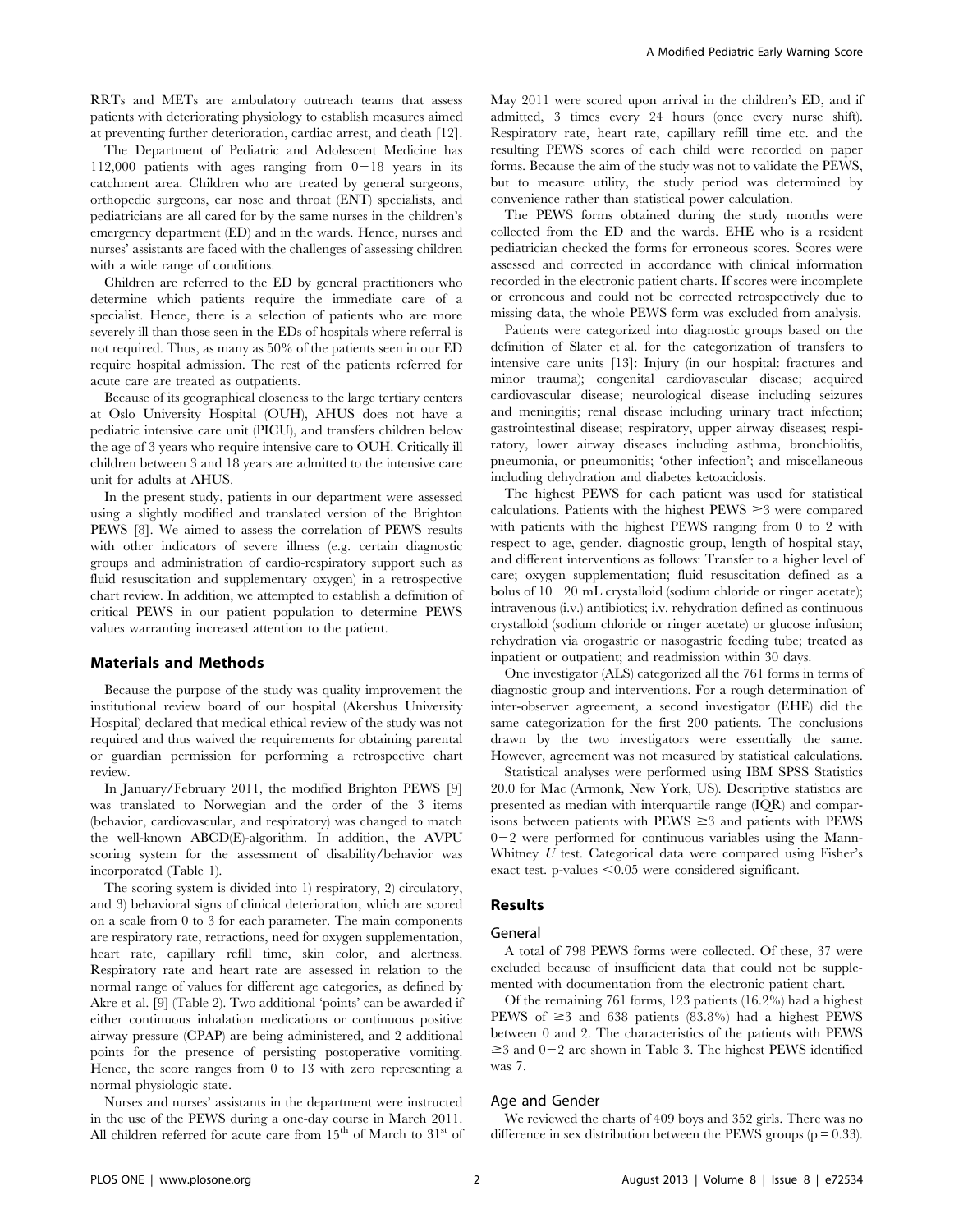Table 1. The Brighton Paediatric Early Warning Score (PEWS) modified for use in our department.

|                    | 0                                            | 1                                                     | $\overline{\mathbf{2}}$                               | з                                                                                            |
|--------------------|----------------------------------------------|-------------------------------------------------------|-------------------------------------------------------|----------------------------------------------------------------------------------------------|
| <b>Respiration</b> | Normal respiratory rate and SpO <sub>2</sub> | Respiratory rate $\geq$ 10 above<br>normal parameters | Respiratory rate $\geq$ 20 above<br>normal parameters | Respiratory rate $\geq$ 30 above<br>normal parameters OR $\leq$ 5 below<br>normal parameters |
|                    | <b>AND</b>                                   | <b>OR</b>                                             | <b>OR</b>                                             | <b>AND</b>                                                                                   |
| Airways            | No retractions                               | Retractions                                           | Jugular retractions                                   | Retractions or grunting                                                                      |
| <b>Breathing</b>   |                                              | <b>OR</b>                                             | <b>OR</b>                                             | <b>OR</b>                                                                                    |
|                    |                                              | $FiO2$ $> 0.30$ (CPAP/BiPAP)                          | $FiO2$ $> 0.40$ (CPAP/BiPAP)                          | $FiO2$ $> 0.50$ (CPAP/BiPAP)                                                                 |
|                    |                                              | OR                                                    | <b>OR</b>                                             | <b>OR</b>                                                                                    |
|                    |                                              | $\geq$ 2 L/min O <sub>2</sub>                         | $\geq$ 5 L/min O <sub>2</sub>                         | $\geq$ 8 L/min O <sub>2</sub>                                                                |
| <b>Circulation</b> | Normal skin color                            | Pale                                                  | Grey or cyanotic                                      | Grey or cyanotic AND mottled                                                                 |
|                    | <b>OR</b>                                    | OR                                                    | <b>OR</b>                                             | OR                                                                                           |
|                    | Capillary refill time of 1-2 s               | Capillary refill time of 3 s                          | Tachycardia, 20-30 beats/min<br>above normal rate     | Tachycardia, >30 beats/min<br>above normal rate                                              |
|                    |                                              |                                                       | <b>OR</b>                                             | <b>OR</b>                                                                                    |
|                    |                                              |                                                       | Capillary refill time of 4 s                          | Bradycardia                                                                                  |
|                    |                                              |                                                       |                                                       | OR                                                                                           |
|                    |                                              |                                                       |                                                       | Capillary refill time of $\geq$ 5 s                                                          |
| <b>Disability</b>  | Alert                                        | Voice                                                 | Pain                                                  | Unresponsive                                                                                 |

A maximum of 3 points can be assigned for each of 3 main components (respiration, circulation, and behavior/'disability'). In addition, 2 additional points can be awarded if either continuous inhalation medications or continuous positive airway pressure (CPAP) treatments are being administered, and 2 additional points for the presence of persistent postoperative vomiting. Hence, the score ranges from 0 to 13, with zero representing a normal physiologic state. doi:10.1371/journal.pone.0072534.t001

The median (IQR) age of the patients was  $3.5(1.2-11.0)$  years, with a range of  $0-18$  years for the 761 included patients. A proportion of 31.5% of the patients were aged between13 months and 3 years.

Patients with a  $PEWS \geq 3$  had a significantly lower median age than patients with PEWS  $0-2$  (Table 3).

#### Interventions

Six (4.9%) of the patients with a PEWS  $\geq$ 3 and 9 children  $(1.4\%)$  with a PEWS 0-2 were transferred to a higher level of care, indicating that transfer to higher level of care was significantly more frequent among patients with PEWS  $\geq 3$  $(p = 0.04)$ .

Children with  $PEWS \geq 3$  received fluid resuscitation, oxygen supplementation, and i.v. antibiotics significantly more often than those with PEWS  $0-2$ . However, no differences were detected in the requirement for i.v. rehydration or rehydration via an oro $-\prime$ nasogastric feeding tube between the two groups (Table 3).

Patients with  $PEWS \geq 3$  had a higher proportion of admissions compared to patients with PEWS  $0-2$ . There was no difference in the number of readmissions between the groups (Table 3).

#### Diagnostic Groups and Discipline

The most prevalent diagnostic groups were gastrointestinal disease, respiratory (lower airway) disease, and neurological disease.

The distribution of the different diagnostic groups in patients with the highest  $PEWS \geq 3$  versus those with  $PEWS 0-2$  is shown in Table 4. Lower airway disease was the diagnostic group with the highest fraction of patients with a PEWS  $\geq$ 3. PEWS 0-2 was more often associated with gastrointestinal, renal, and upper airway diseases, as well as 'other infections' and injury, the latter of which was reflected by the increased proportion of PEWS  $0-2$ noted among patients treated by general and orthopedic surgeons. Only 1.1% of the surgical patients had a  $PEWS \ge 3$  compared to

Table 2. Age-specific physiological heart rate and respiratory rate at rest.

| Age                  | <b>Heart rate</b>          | <b>Respiratory rate</b>      |  |
|----------------------|----------------------------|------------------------------|--|
|                      | (beats per minute) at rest | (breaths per minute) at rest |  |
| $0-1$ months         | 100-180                    | $40 - 60$                    |  |
| $1-12$ months        | $100 - 180$                | $35 - 40$                    |  |
| 13 months to 3 years | $70 - 110$                 | $25 - 30$                    |  |
| 4-6 years            | $70 - 110$                 | $21 - 23$                    |  |
| 7-12 years           | $70 - 110$                 | $19 - 21$                    |  |
| $13-19$ years        | $55 - 90$                  | $16 - 18$                    |  |

doi:10.1371/journal.pone.0072534.t002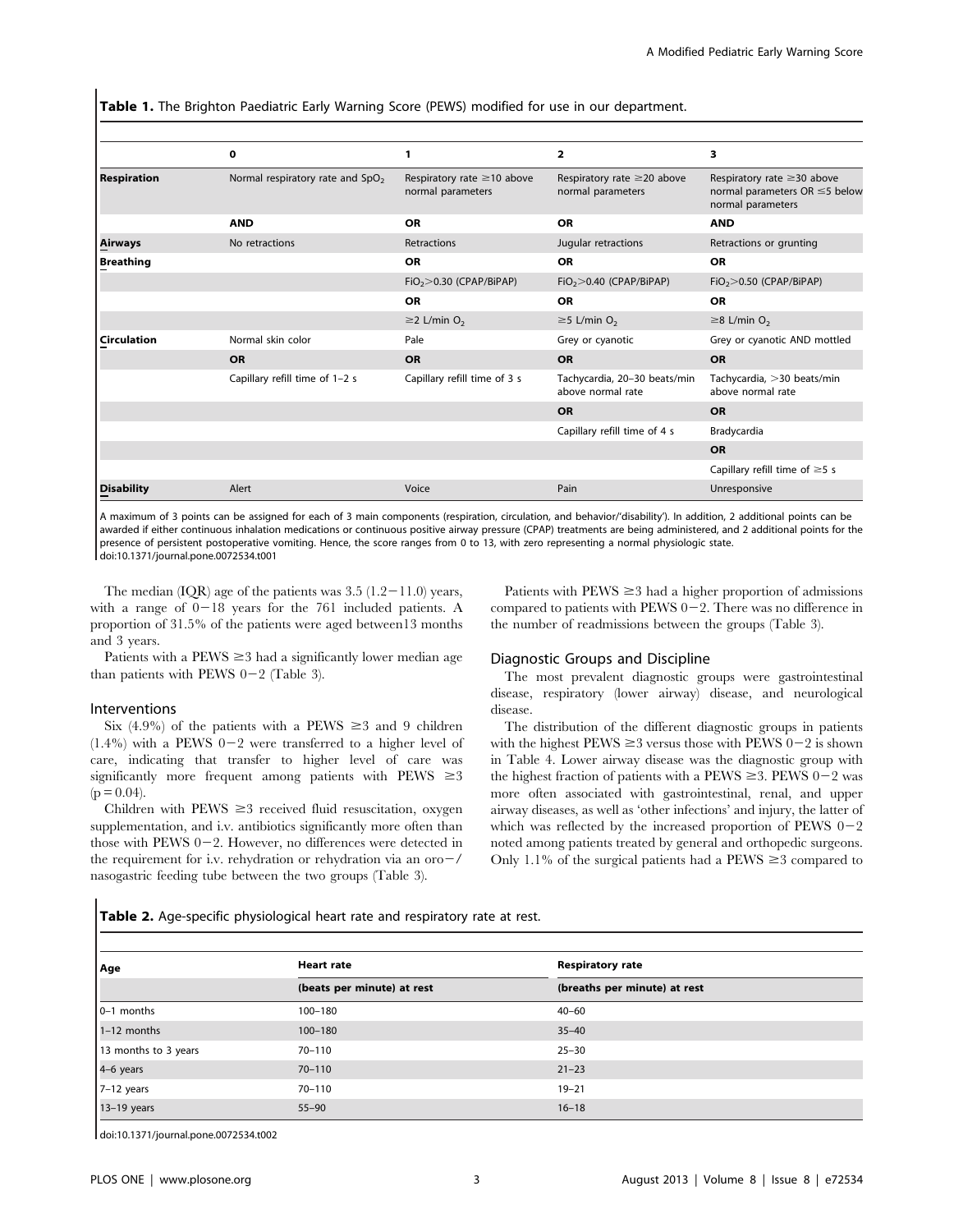Table 3. Characteristics of the patients with a highest Pediatric Early Warning Score (PEWS)  $\geq$ 3 compared to the patients with a highest PEWS of  $0-2$ .

| <b>Patient characteristics</b>  | $PEWS \geq 3$   | <b>PEWS 0-2</b> | p-value |
|---------------------------------|-----------------|-----------------|---------|
| Age (years)*                    | $2(1.0-6.5)$    | $4(1.5-12)$     | 0.001   |
| Median (IQR)                    |                 |                 |         |
| Sex (boy/girl)                  | 71/52           | 338/300         | 0.19    |
| Length of hospital stay (days)* | $3(2-5)$        | $2(1-3)$        | < 0.001 |
| Median (IQR)                    |                 |                 |         |
| Oxygen supplementation*         | 18/123 (14.6%)  | 7/638 (1.1%)    | < 0.001 |
| Fluid resuscitation*            | 9/123 (7.3%)    | 8/638 (1.3%)    | < 0.001 |
| i.v. antibiotics*               | 24/123 (19.5%)  | 54/638 (8.5%)   | < 0.001 |
| i.v. rehydration                | 20/123 (16.3%)  | 75/638 (11.8%)  | 0.11    |
| Rehydration via feeding tube    | 4/123 (3.3%)    | 20/638 (3.1%)   | 0.56    |
| Readmission                     | 19/123 (15.4%)  | 94/638 (14.7%)  | 0.34    |
| Inpatient*                      | 107/123 (87.0%) | 388/638 (60.8%) | < 0.001 |

 $\vert$  p<0.05 is considered a significant difference (marked with  $^*$ ). doi:10.1371/journal.pone.0072534.t003

20.6% of the medical patients (i.e. treated by pediatricians)  $(p<0.001)$ .

## Discussion

#### Age

The patients with a  $PEWS \geq 3$  had a lower median age than the patients with PEWS  $0-2$ . This finding is in agreement with data showing that the risk of cardio-respiratory arrest is higher in younger patients [14]. However, the association between a high PEWS and younger age could have many underlying causes, such as the emphasis on assessing signs of respiratory distress in this system: As the chest is more compliant in infants, this group is more likely to have retractions in the setting of respiratory diseases [15], and a PEWS  $\geq$ 3 is therefore easier to attain. A certain degree of selection bias may also be present as one can expect that a larger number of severely ill children in the lower age categories are being referred to hospitals.

## Diagnostic Groups

In a prospective investigation of in-hospital pediatric cardiopulmonary resuscitation, Reis et al. concluded that 61% of pediatric cardiac arrests were caused by respiratory failure and 29% were caused by shock [16]. Cyanosis, poor peripheral circulation, rapid breathing, and shortness of breath were found to be predictors of severe illness in a low-prevalence study by Van den Bruel et al. [17]. In our study, patients with lower airway disease and cardiovascular disease (congenital and acquired) more frequently had a PEWS  $\geq$ 3. As these diagnoses may predispose a child to respiratory and circulatory failure, respectively, our results suggest that the PEWS is elevated in high-risk patients.

In a systematic review by Thompson et al. [18], symptoms that are common in children, such as cough, abdominal pain, vomiting, diarrhea, poor feeding, and coryza, were found to be less alarming. We found that diagnostic groups including patients with these symptoms, such as upper airway and gastroenterological disease (including acute abdominal pain), were associated with a PEWS  $0-2$ .

#### Challenges

The PEWS is assessed using different charts, and hospitals may calculate PEWS in different ways, resulting in unreliable scoring. Moreover, there is limited research into how different scoring levels should lead to a range of actions.

Our experience with the AVPU scale for classifying consciousness suggests that we tend to underestimate the degree of somnolence and mental compromise in children at a very young age. For example, drowsy, uneasy children are often scored as being 'Alert' (0 points for behavior) because they are awake. Hence, the AVPU way of rating behavior ('disability') may be less sensitive than the classification of behavior in the original version of the Brighton PEWS [8] as such children might have received 3 points for 'lethargic' in the original version. Such adjustments to the PEWS may lead to other cut-off levels for escalation.

The effect of fever and crying on physiological parameters also poses a challenge for the interpretation of the PEWS. Therefore, re-evaluation of the PEWS in a feverish child is recommended after the administration of antipyretics.

Table 4. Distribution of diagnostic groups among the patients with a highest Pediatric Early Warning Score (PEWS)  $\geq$ 3 compared to the patients with a highest PEWS of  $0-2$ .

|                                                                  | $PEWS \geq 3$     | <b>PEWS 0-2</b> | p-value | Total           |
|------------------------------------------------------------------|-------------------|-----------------|---------|-----------------|
| Injury*                                                          | $3/123$ $(2.4\%)$ | 89/638 (13.9%)  | < 0.001 | 92/761 (12.1%)  |
| Congenital cardiovascular disease*                               | 5/123 (4.1%)      | 5/638 (0.8%)    | < 0.001 | 10/761 (1.3%)   |
| Acquired cardiovascular disease*                                 | 4/123(3.3%)       | 11/683 (1.6%)   | < 0.001 | 15/761 (2.0%)   |
| Neurological disease*                                            | 8/123 (17.9%)     | 100/638 (11.8%) | 0.007   | 108/761 (14.2%) |
| Renal disease including urinary tract infection*                 | $3/123$ $(2.4\%)$ | 23/638 (3.6%)   | < 0.001 | 26/761 (3.4%)   |
| Gastrointestinal disease*                                        | 15/123 (12.2%)    | 142/638 (22.3%) | 0.011   | 157/761 (20.6%) |
| Respiratory, upper airway disease*                               | 9/123 (7.3%)      | 71/638 (11.1%)  | < 0.001 | 80/761 (10.5%)  |
| Respiratory, lower airway disease*                               | 57/123 (46.4%)    | 54/638 (8.5%)   | < 0.001 | 111/761 (14.6%) |
| 'Other infection'*                                               | 8/123 (6.5%)      | 53/638 (8.3%)   | < 0.001 | 61/761 (8.0%)   |
| Miscellaneous including dehydration and diabetes<br>ketoacidosis | 11/123 (8.9%)     | 90/638 (14.1%)  | 0.15    | 82/761 (10.8%)  |

 $p$ <0.05 is considered a significant difference (marked with  $*$ ).

doi:10.1371/journal.pone.0072534.t004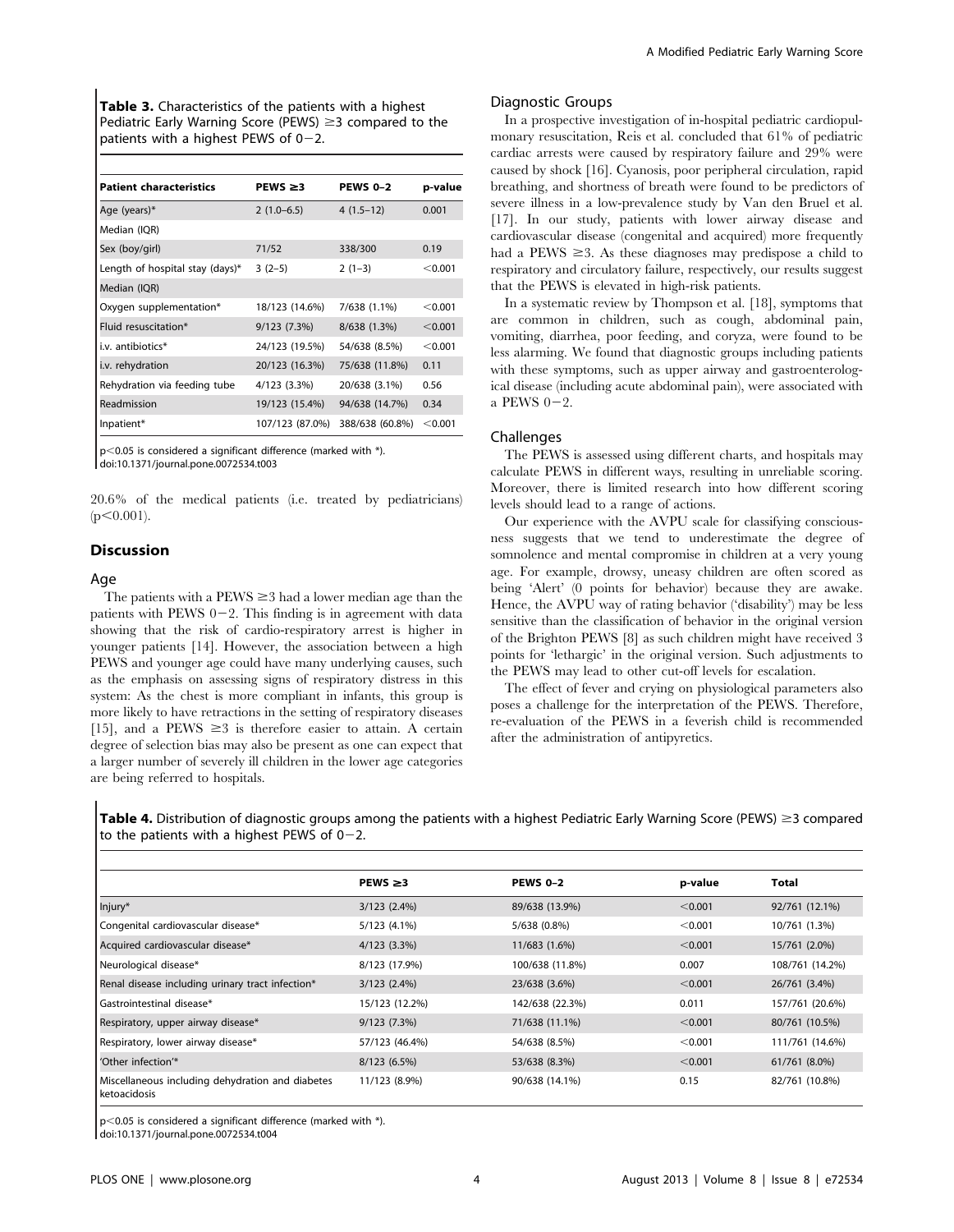#### Context

There is limited information available on the use of the PEWS in different patient populations. This study was performed in a department of pediatric and adolescent medicine that mainly reflects the population, referral practices and organization of specialist healthcare in Norway and the Nordic countries. Although our unit is large for Norwegian standards, the number of patients seen in the ED is low in an international setting. In addition, because all patients seen in the ED have been referred by general practitioners, there is a selection of severely ill children compared to clinics where patients are seen without referral. Furthermore, the guidelines for providing intensive care and the thresholds for admission to intensive care units vary according to the context. Because of the need to transfer young patients requiring intensive care to a different hospital, the threshold is relatively high in our department. This may contribute to the low incidence of transfer to a higher level of care in our patient population. Due to the low number of ICU admissions it would probably take years to measure a statistically significant reduction in number of ICU admissions as a result of PEWS scoring (i.e. validating the PEWS in terms of avoiding ICU admissions) in our department.

As one of the main objectives of this paper was to describe how the modified PEWS relates to patient characteristics in a certain patient population, we devote attention to describing the context of the study elaborately. The purpose is to enable the reader to judge to what extent the results are relevant to children and adolescents in the context of the reader.

## Clinical Application

There are two possible uses for an early warning system such as the PEWS: (1) as a triage tool to identify the sickest children on presentation to the ED, and (2) as an early warning tool to identify the patient at risk of clinical deterioration (where a change from 'baseline' becomes particularly important).

Monaghan performed a pilot study of the Brighton PEWS in a 24-bed medical unit in which the PEWS was integrated into the daily routine of the medical staff [8]. In that study, a nurse calculated the PEWS of each child and depending on the score, one of four actions was taken:

- 1. The nurse in charge was informed
- 2. The frequency of observations was increased
- 3. A medical review was requested, and
- 4. The outreach team was informed or the full medical team and outreach team were called.

Akre et al. [9] performed a retrospective study using the modified Brighton PEWS in which children were identified before a critical event (rapid response callout or cardio-respiratory arrest) with a sensitivity of 85% using a cut-off critical PEWS of  $\geq$ 4 or a single domain score of 3.

Skaletzky et al. [19] applied a further modified version of the Brighton PEWS and showed that the mean (SD) maximum (highest) PEWS in patients admitted to the PICU was 2.95 (1.5), as compared to 1.4 (0.8) in age- and diagnosis-matched controls. The sensitivity and specificity of a PEWS of 2.5 for transfer to a higher level of care were 62% and 89%, respectively.

In the present study, almost 5% of the patients with a highest  $PEWS \geq 3$  were transferred to a higher level of care. Together with the results of Akre et al. [9] and Skaletzky et al. [19], our findings suggest that a score  $\geq$ 3 should indicate that the patient requires careful monitoring.

The lack of an RRT or a MET in our hospital prevented the assessment of the predictive value of a certain PEWS in relation to RRT or MET callouts. Furthermore, the proportion of patients transferred to the intensive care unit was low (2% of all included patients). In this respect, our results are not directly comparable to the published validation studies of the PEWS.

However, our results together with those of Monaghan, Akre, and Skaletzky [8,9,19] have led us to propose the following guidelines for our modified Brighton PEWS:

- $\circ$  All children should have their PEWS recorded in the emergency department, on admission to the ward and during the first hour of every nursing shift.
- $\circ$  The physician in charge should decide whether the PEWS should be assessed more frequently.
- The physician in charge should be informed about any increase in a child's PEWS  $\geq 2$  or whenever the PEWS is 3 despite initiation of simple measures like antipyretics or bronchodilators.
- If the PEWS is 4, the physician in charge should attend to the child within 30 minutes.
- $\circ$  A PEWS  $\geq$ 5 should lead to evaluation by both the physician in charge and an anesthesiologist.

Documentation of vital signs is often incomplete. In a retrospective study by Ludikhuize et al., respiratory rate, diuresis, and oxygen saturation were documented in only  $30-66%$  of assessments, even when the MEWS was  $\geq 3$  [20].

The PEWS constitutes a platform for the objective evaluation of the condition of a child by allowing the conversion of routine observations into an actionable index that provides the basis for further evaluation [19]. By providing a foundation for the objective (quantitative/numerical) assessment of a patient's condition, these systems can potentially improve communication between health care professionals [2], thus preventing misunderstandings and misinterpretations. Providing nurses and physicians with a tool for reaching a common understanding of the meaning of deviations from normal physiology is potentially advantageous.

This system can be valuable merely as a means of increasing awareness of the importance of repeatedly recording clinical parameters, and of the fact that deviations from normal physiological parameters are actually negative prognostic factors.

As the guidelines for escalation were only introduced in the present study, we do not know the number of patients that received treatment, including escalation to a higher level of care, on the basis of a high PEWS. However, the PEWS did not have an impact on decisions to administer fluid boluses/i.v. fluids or i.v. antibiotics, and we believe that the PEWS at this early stage did not affect decisions to treat patients as in- or outpatients. In fact, we believe that an advantage of our study design is that our patients were included during the first months of introduction of the PEWS, before it was established as an assessment tool and started to influence decisions to deliver interventions like the ones we have examined in this study.

The results of this study do not provide information as to whether the PEWS prevented ICU transfers or further deteriorations. However, the study enabled the establishment of criteria for escalation of care in this context. With regards to inter-rater and intra-rater variability, as well as sensitivity and specificity of the PEWS we plan to perform a prospective multicenter study in order to achieve sufficient power.